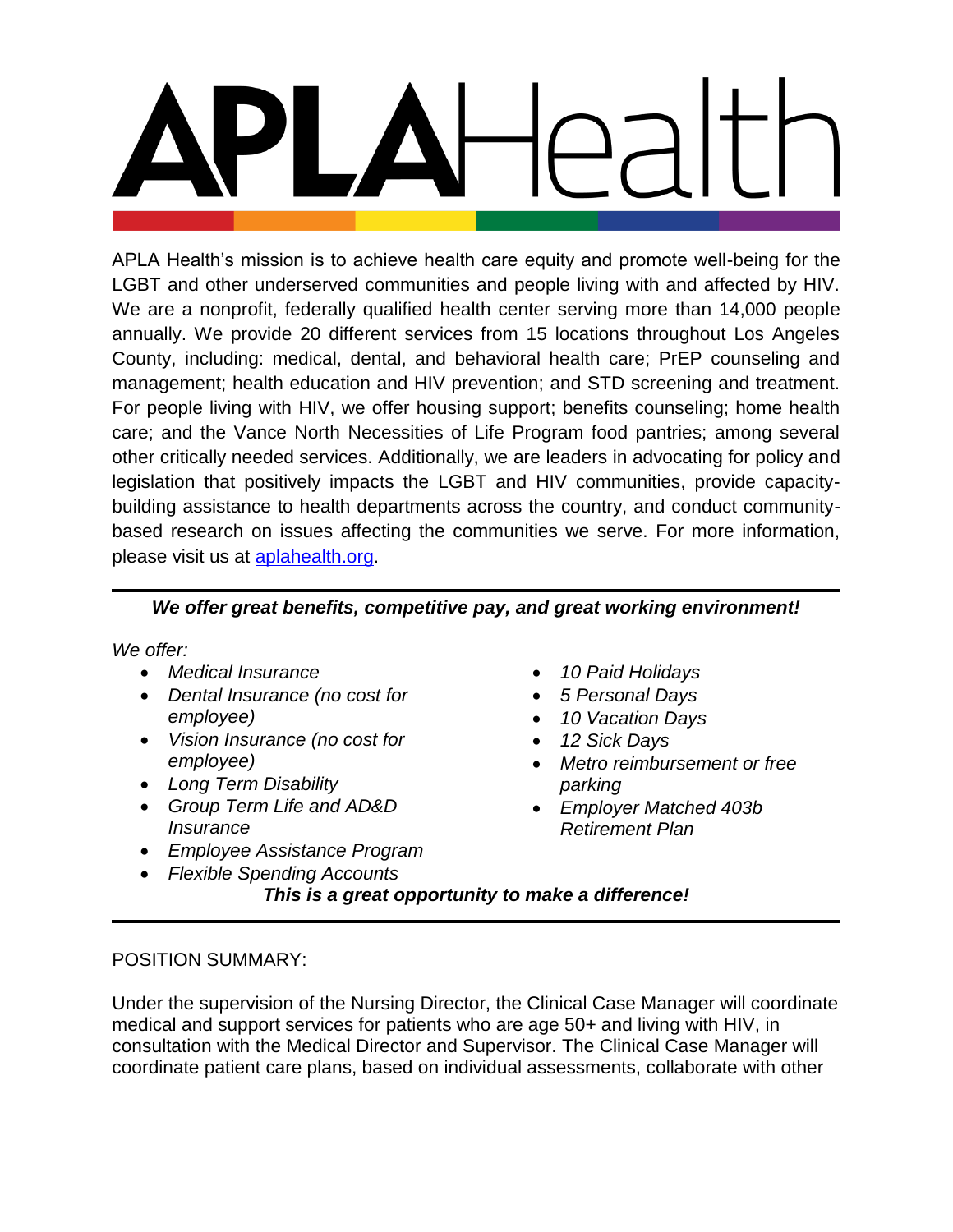health care team members and the HIVE Program Manager to promote health outcomes.

ESSENTIAL DUTIES AND RESPONSIBILITIES:

· Perform initial comprehensive nursing assessment and ongoing reassessments, including an assessment of the patient's current symptoms, risk factors, and an assessment of the patient's level of care.

· Document results of the intake, subsequent contacts, reassessments, and all work performed on behalf of the patient using our electronic health record system (eClinicalWorks).

· Consult with the patient's attending physician, primary care practitioner and/or other medical providers as needed to coordinate treatment plans and advocate for the client as necessary.

· Identify those services available to the client and coordinate services and/or make appropriate referrals as required in the service plan.

· Coordinate and monitor the service plan, including service providers' performance. Negotiate with service providers when those services have either not been provided, or have been inadequately provided.

· Maintain timely and appropriate contact with assigned clients.

· Identify and follow up on instances of abuse, neglect, and exploitation that bring harm or create the potential for harm to clients.

· Adhere to all applicable professional, legal, and ethical standards of clinical practice in the provision of services, including but not limited to: mandated reporting, provision of effective services, case documentation, patient confidentiality/HIPAA regulations, ensuring client safety, and maintaining professional boundaries.

· Establish working relationships with members of the client's social support systems (e.g. significant others, family members, friends, conservators, etc.). Provide emotional and practical assistance to help them in maintaining their support to the client.

· Identify out of care older HIV-positive patients to reengage them in treatment

· Identify patients' unmet medical and non-medical needs and coordinate the provision of services.

· Provide patient education based on identified learning needs utilizing available teaching resources.

· Provide and appropriately document health education to patients.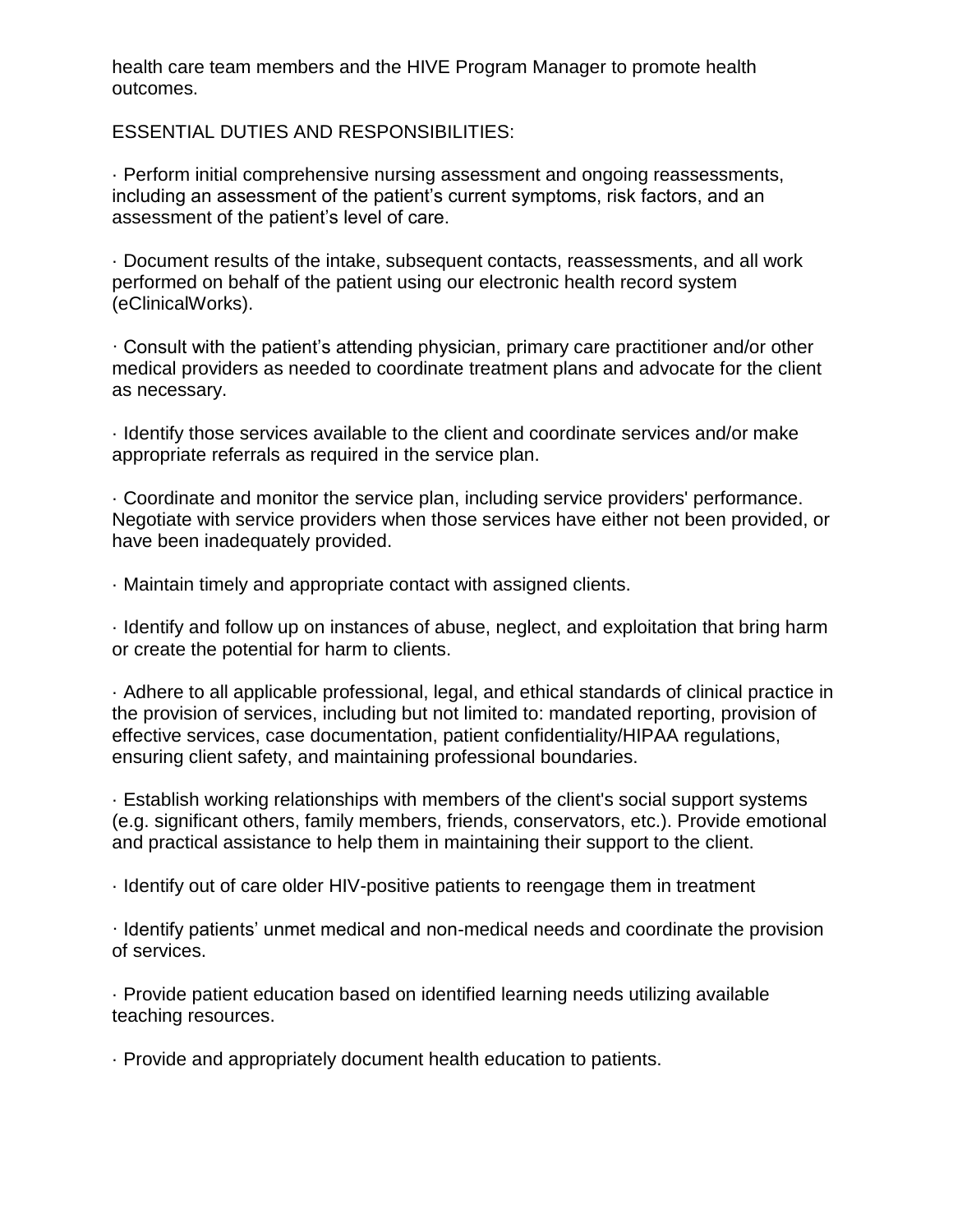· Participate in quality improvement activities as directed by the medical director, e.g. data analysis and measurement of outcomes, document and report the results and accomplishments of quality improvement initiatives.

· Obtain training annually on topics that address HIV/AIDS, case management, psychosocial needs, and co-morbid disorders.

· Attend unit, division, and other agency meetings as assigned.

OTHER DUTIES MAY BE ASSIGNED TO MEET BUSINESS NEEDS.

# REQUIREMENTS:

Training and Experience: Possession of the following is required: Current CA LVN license, or a valid California Registered Nurse (RN) license preferred, issued by the California Board of Registered Nursing (BRN). Clinical experience in an ambulatory health care clinic, preferably including 2 years of HIV clinical practice. Demonstrate a history of working with the target population, inclusive of cultural competency and sensitivity, including that of persons living with HIV, and the LGBT community. Experience in chronic disease management, case management, utilization management and quality improvement projects, is preferred. Experience working with electronic health records, working with EClinical Works preferred. Bilingual in Spanish preferred. Skill and knowledge to maintain current license/certificate.

Knowledge of:

A solid knowledge of HIV disease, including natural history, symptoms and treatment. Knowledge of substance abuse issues and treatment and related sexual risks. Knowledge of HIV & Aging issues, including medical, mental health and other psychosocial issues that affect older adults living with HIV.

### Ability to:

Ability to research, identify and access community referrals. Demonstrate proficient written documentation skills. Ability to demonstrate basic skills of risk behavior assessment and motivate patients to modify HIV risk taking behaviors and substance use behaviors.

Demonstrate experience in conducting a psychosocial assessment and/or working individually with clients in a counseling capacity. Ability to provide services in a nonjudgmental fashion and work effectively with diverse populations is required as is the ability to maintain records and follow clinical guidelines/protocols. Must be able to work efficiently and complete tasks with a high degree of accuracy; work and solve problems independently; work flexible hours in order to complete tasks and meet client needs. Ability to be flexible in handling unanticipated client needs is required.

WORKING CONDITIONS/PHYSICAL REQUIREMENTS: